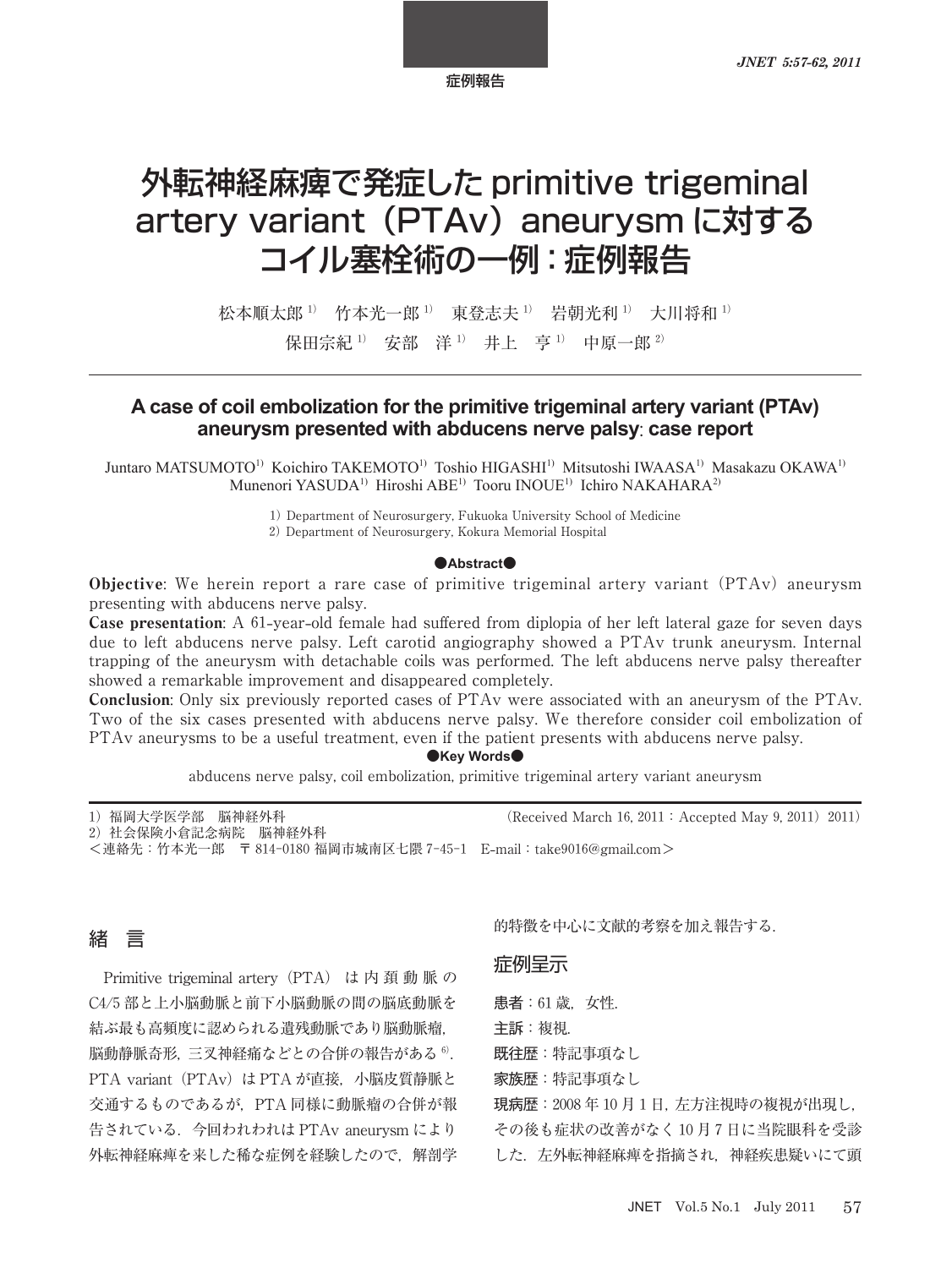

Fig. 1

MR angiography source images demonstrated a laterality of the signal intensity at the bilateral cavernous sinus. Little enlargement of left cavernous sinus was shown.



antero-posterior view  $(A)$ , lateral view (B) and an enlargement of the lateral view (C) demonstrating the PTAv trunk aneurysm. The terminal branch of the PTAv was AICA (C).

部 MRI を施行された . 造影後 TOF にて海綿静脈洞部に 信号の左右差があり,左海綿静脈洞部硬膜動静脈瘻を疑 われ,当科紹介受診となった(Fig. 1).

入院時神経学的所見:意識清明,左眼はほぼ完全な外転 制限があり、他の方向では運動制限を認めない. 眼球突 出や眼球結膜の充血はない .

脳血管撮影所見:外頚動脈撮影では明らかな AVF の所 見は認められず,左内頚動脈撮影にて,錐体部から海綿 静脈洞部の移行部背外側に瘤状の拡張と皮質静脈動脈と 思われる血管を認めた. AICA 領域に灌流していること から PTAv と診断した (Fig. 2).

治療方針:脳血管撮影と MRI の所見より PTAv に発生

 $|{\bf C}|$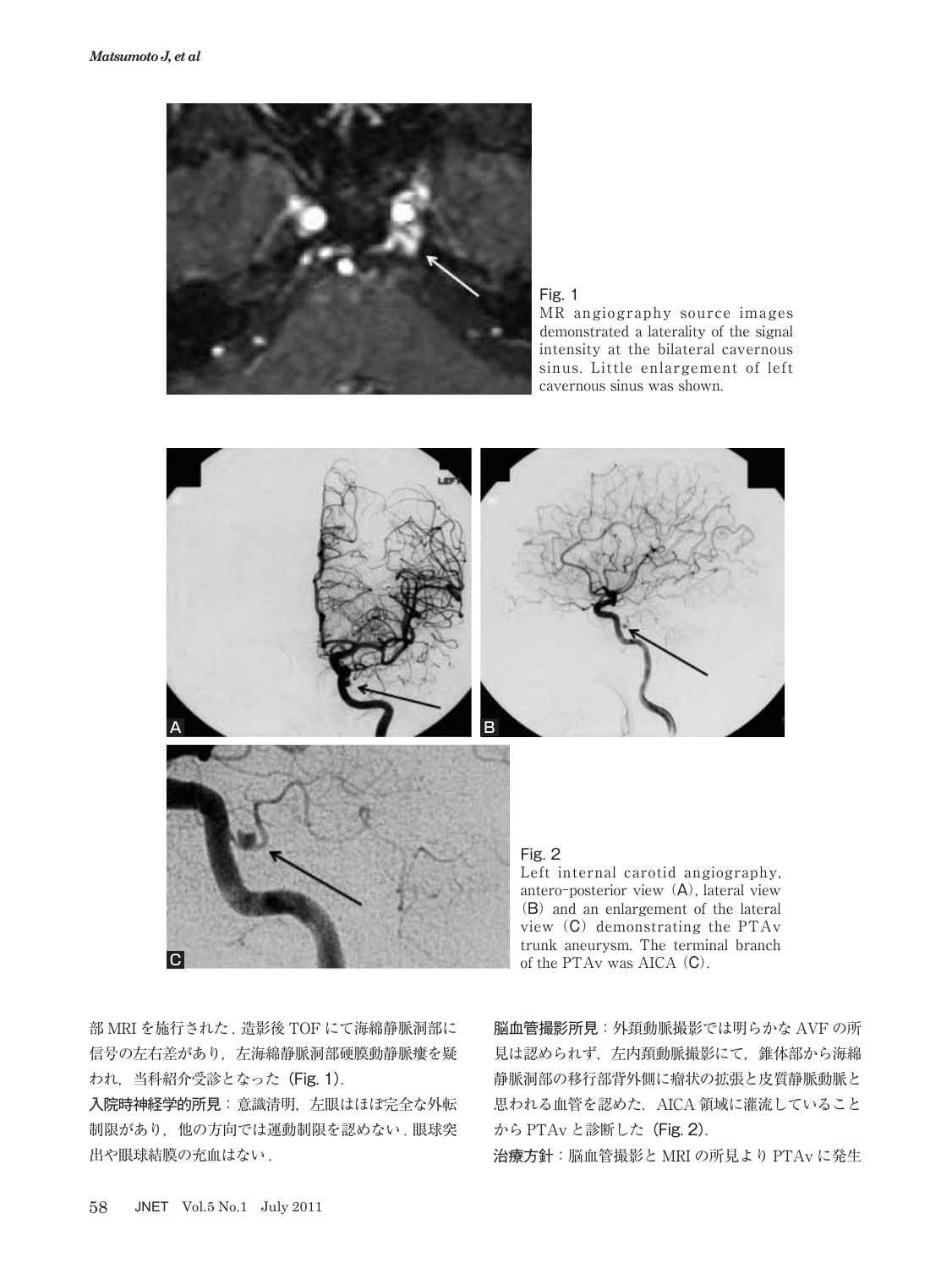

Fig. 3

Left internal carotid angiography  $(A, B)$  and left vertebral angiography  $(C)$  after treatment. The aneurysm and distal branch of the PTAv were not filled on the left internal carotid angiography  $(A, B)$ . The left vertebral angiography demonstrated a hypoplastic AICA origin supplying the distal branch of the PTAv  $(C)$ .

した動脈瘤が海綿静脈洞内にあり,同部にて外転神経を 圧迫していることから麻痺症状を来したものと推察し た.症状が急激に進行し,ほぼ完全麻痺となっているこ とから自然軽快が期待できず,症状改善を考慮すると可 及的早期の治療が必要と判断した.治療は拍動による圧 迫症状の軽減を期待して,血管内治療での瘤内塞栓を考 慮したが wide neck 瘤で母血管も非常に細いため. 母血 管温存は困難であり internal trapping の方針とした. 破 裂を来してもくも膜下出血を来す可能性は少ないが頚動 脈海綿静脈洞瘻の可能性があること,治療により AICA 領域の脳梗塞を来す可能性があること,治療後も眼球運 動障害が残存する可能性があることを説明した上で同意 を得て治療に臨んだ .

血管内治療:全身麻酔下に internal trapping を行った. 右大腿動脈穿刺にて 6Fr Slim guide (Medikit, Tokyo) を左内頚動脈へ誘導した. まずは Echelon 10 preshaped 90° (Micro therapeutics, Natick, MA, USA) と 0.010-inch Transcend softtip (Boston scientific, Natick, MA, USA) にて PTAv への誘導を試みたが、内頚動脈からの分岐 角度が急峻であり,マイクロワイヤーは PPTAv 内にカ ニュレーションできるが,マイクロカテーテルを追従させ ると,遠位側の内頚動脈に逸脱してしまい,シンプルテ クニックでの誘導は困難であった.このため遠位側の内 頚動脈で HyperForm 7 mm  $\times$  7 mm (eV3 Neurovascular, Irvine, CA, USA)のバルーンを拡張し、逸脱を防止しマ

イクロカテーテルを追従させた.動脈瘤の遠位側に ED coil 10 extrasoft  $2 \text{ mm} \times 4 \text{ cm}$  (Kaneka medics, Kanagawa) を1本留置し, 続いて瘤内を ED coil 10 extrasoft  $1.5 \text{ mm} \times 2 \text{ cm}$   $2 \text{ K}$ ,  $1.5 \text{ mm} \times 1 \text{ cm}$   $2 \text{ K} \heartsuit$ 塞栓した.この間,マイクロカテーテルの逸脱を防ぐた めバルーンを拡張してサポートした. 左内頚動脈撮影に て動脈瘤および PTAv が描出されないのを確認し手術 を終了した . また術後の左椎骨動脈撮影では脳底動脈よ り分岐する低形成の左前下小脳動脈が認められ、遠位側 まで描出されていた. 脳梗塞合併はなく、術後 2ヵ月で 左外転神経麻痺はほぼ完全に消失した(Fig. 3).

### 考 察

PTA は血管撮影上 0.1~0.3% と最も高頻度に認められ る primitive carotid-basilar anastomosis であり <sup>17,27</sup>, そ のうち約 25% に脳動脈瘤や脳動静脈奇形などの頭蓋内 血管病変を合併するとされている<sup>6)</sup>. PTAv は本来脳底 動脈と吻合する PTA が小脳動脈に直接吻合するもの で,PTA と longitudinal neural artery の不十分な融合が 合併したため起こると考えられている 15). PTAv の頻度 も PTA と同じく0.1~0.3% と報告されている 27-29). PTAv の小脳支配領域は SCA, AICA, PICA のいずれ の領域でもよいが、現在まで自験例を含め 71例の報告 があり<sup>1-5,7-14,16,18-20,22-26,30-40)</sup>, AICA への吻合が最も多く, 71.6% と報告されている<sup>23)</sup>. 解剖学的には PTA より近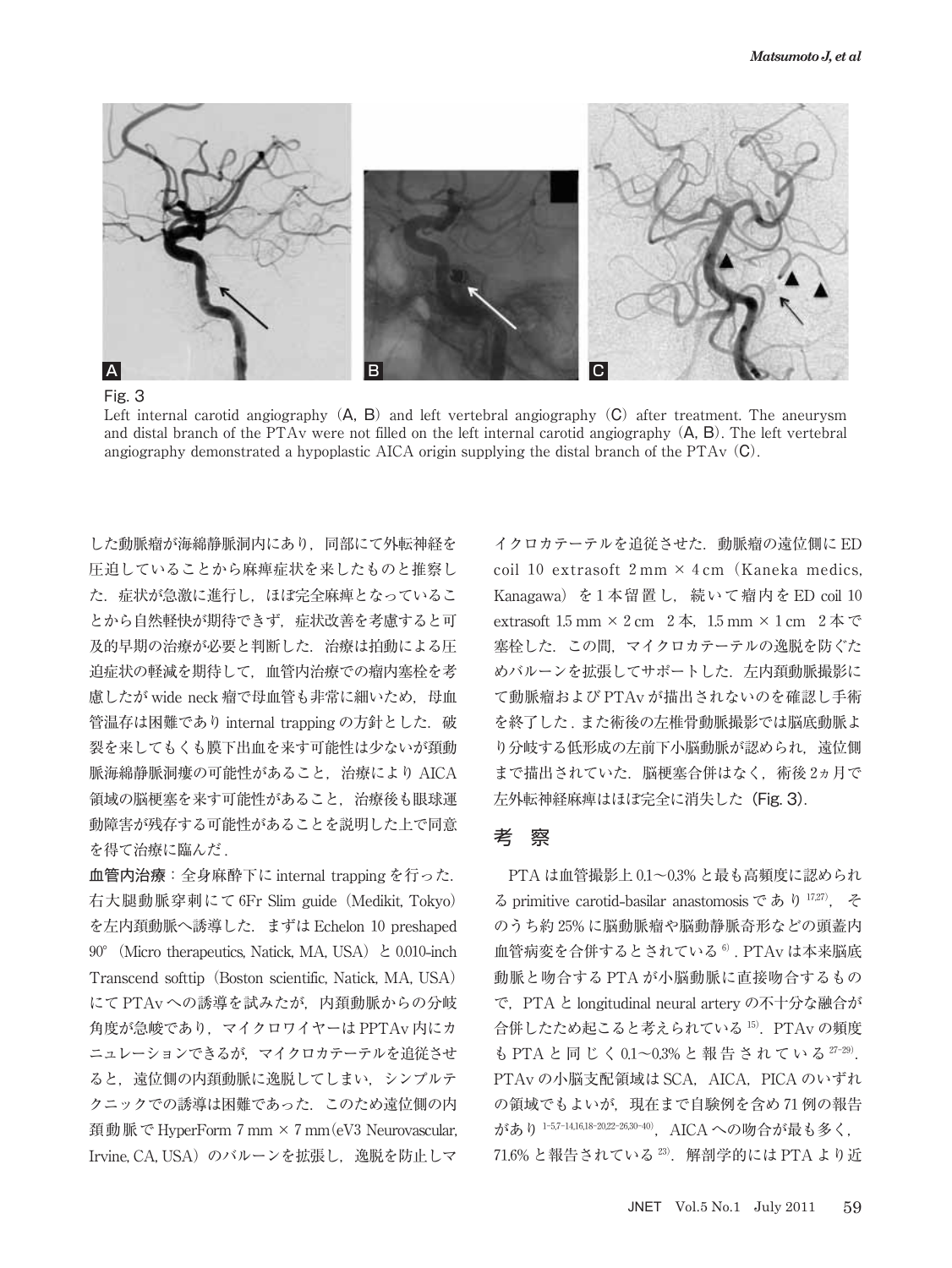| Author          | Age/Sex                   | Location                      | Termination of PTA <sub>v</sub> | Sympton     | <b>Treatment</b> |
|-----------------|---------------------------|-------------------------------|---------------------------------|-------------|------------------|
| Matsuda (1979)  | $32v$ -o female           | ICA-PTA <sub>v</sub> junction | <b>SCA</b>                      | SAH         | n.d.             |
| Watanabe (1988) | 67 <sub>v</sub> -o female | ICA-PTA <sub>v</sub> junction | AICA                            | <b>SAH</b>  | n.d.             |
| Hanabusa (2000) | 71 <sub>v</sub> -o female | PTA <sub>v</sub> trunk        | AICA                            | SAH         | <b>ITA</b>       |
| Nishio $(2001)$ | 69y-o female              | ICA-PTA <sub>v</sub> junction | <b>PICA</b>                     | CN VI palsy | <b>TAE</b>       |
| Yang $(2009)$   | 48y-o male                | PTA <sub>v</sub> trunk        | AICA                            | <b>SAH</b>  | <b>ITA</b>       |
| present case    | $61y$ -o female           | PTA <sub>v</sub> trunk        | <b>PICA</b>                     | CN VI palsy | <b>ITA</b>       |

Table 1 Summary of reported cases of primitive trigeminal artery variant aneurysm

AICA:anterior inferior cerebellar artery, IAE:intra**-**aneurysmal embolization,ITA:internal trapping of aneurysm, n.d.:no description, PICA: posterior inferior cerebellar artery, PTAv: primitive trigeminal artery variant, SCA: superior cerebellar artery.

位側内頚動脈 (precavernous portion) から起始すると されており<sup>7</sup>, 外転神経の内側から上行して三叉神経内 側で硬膜内に入る<sup>3)</sup>. 脳槽内では PTA よりも外側を走 行し小脳動脈と吻合する.PTA は三叉神経痛の責任血 管になり得るとされているが,PTAv の方が解剖学的走 行から三叉神経痛を起こしやすく, Morita らは 1257 例 の三叉神経痛に対する microvascular decompression の 経験で1例が PTA で、7例は PTAv が責任血管であった と報告している $^{21}$ . また PTAv は PTA と同様に脳動脈 瘤を高頻度に合併するとされ約 26% と報告されている 38). しかしながら,そのほとんどは Willis 動脈輪に認められ, PTAv に発生した動脈瘤は比較的稀とされている. 現在 まで自験例を含め、報告は 71 例中 6 例のみ (8.5%)で あり (Table 1), 発生部位は ICA-PTAv junction が3 例と PTAv 本幹部動脈瘤が 3 例であった 7,19,23,38,40). 発症 形式は外転神経麻痺が 6 例中 2 例であり、残り 4 例はく も膜下出血で発症している. 解剖学的に PTAv は PTA よりも近位側内頚動脈から分岐し,外転神経のすぐ内側 を走行することから外転神経を圧迫しやすくなるためと 思われる. 治療としては3例に血管内治療が行われてお り, 1例が瘤内塞栓 23), 3例が internal trapping であっ た<sup>7,40)</sup>. 全例, 脳梗塞の合併は認めていない. PTAv 症 例の一部では画像上,小脳の皮質動脈と脳底動脈の間に 交通が認められると報告されており $10,34$ ), Arakawa らは PTAv と BA に小血管による吻合を認めた剖検例を報告  $C$ ている $3$ . 自験例でも, 治療前に PTAv から灌流され ていた AICA 遠位部が,血管内治療後の椎骨動脈撮影 にて低形成の AICA 起始部より描出された.この点に ついては術前に内頚動脈で balloon occlusion test を行い,

閉塞時の椎骨動脈撮影をすることで予め確認が可能なの で予め施行するべきであった.外転神経麻痺例は自験例 を含め2例であるが、いずれも血管内治療が施行され, 外転神経麻痺は改善傾向を認めており,治療法として有 用と思われる.

### 結 語

外転神経麻痺で発症した PTAv aneurysm に対しコイ ル塞栓術を行った.PTAv 関連動脈瘤の報告は現在まで 自験例を含め 6例と稀であり、このうち2例に外転神経 麻痺を認めた. 2例とも血管内治療にて外転神経麻痺の 改善を認めており,有効な治療法と思われる.

#### 文 献

- ) Abe T, Matsumoto K, Aruga T: Primitive trigeminal artery variant associated with intracranial ruptured aneurysm and cerebral arteriovenous malformation: case report. Neurol Med Chir (Tokyo) 34:104-107, 1994.
- ) Anderson RA, Sondheimer FK: Rare carotid**-**vertebrobasilar anastomoses with notes on the differentiation between proatlantal and hypoglossal arteries. Neuroradiology 11:113-118, 1976.
- ) Arakawa T, Koizumi M, Terashima T, et al: Two anatomical autopsy cases of direct communication between a persistent primitive trigeminal artery and an anterior inferior cerebellar artery. Ann Anat 189:489-498, 2007.
- ) Chambers AA, Lukin R: Trigeminal artery connection to the posterior inferior cerebellar arteries. Neuroradiology 9:121-123, 1975.
- ) Cobb SR, Hieshima GB, Mehringer CM, et al: Persistent trigeminal artery variant. Carotid**-**anterior inferior cerebellar artery anastomosis. Surg Neurol 19:263-266, 1983.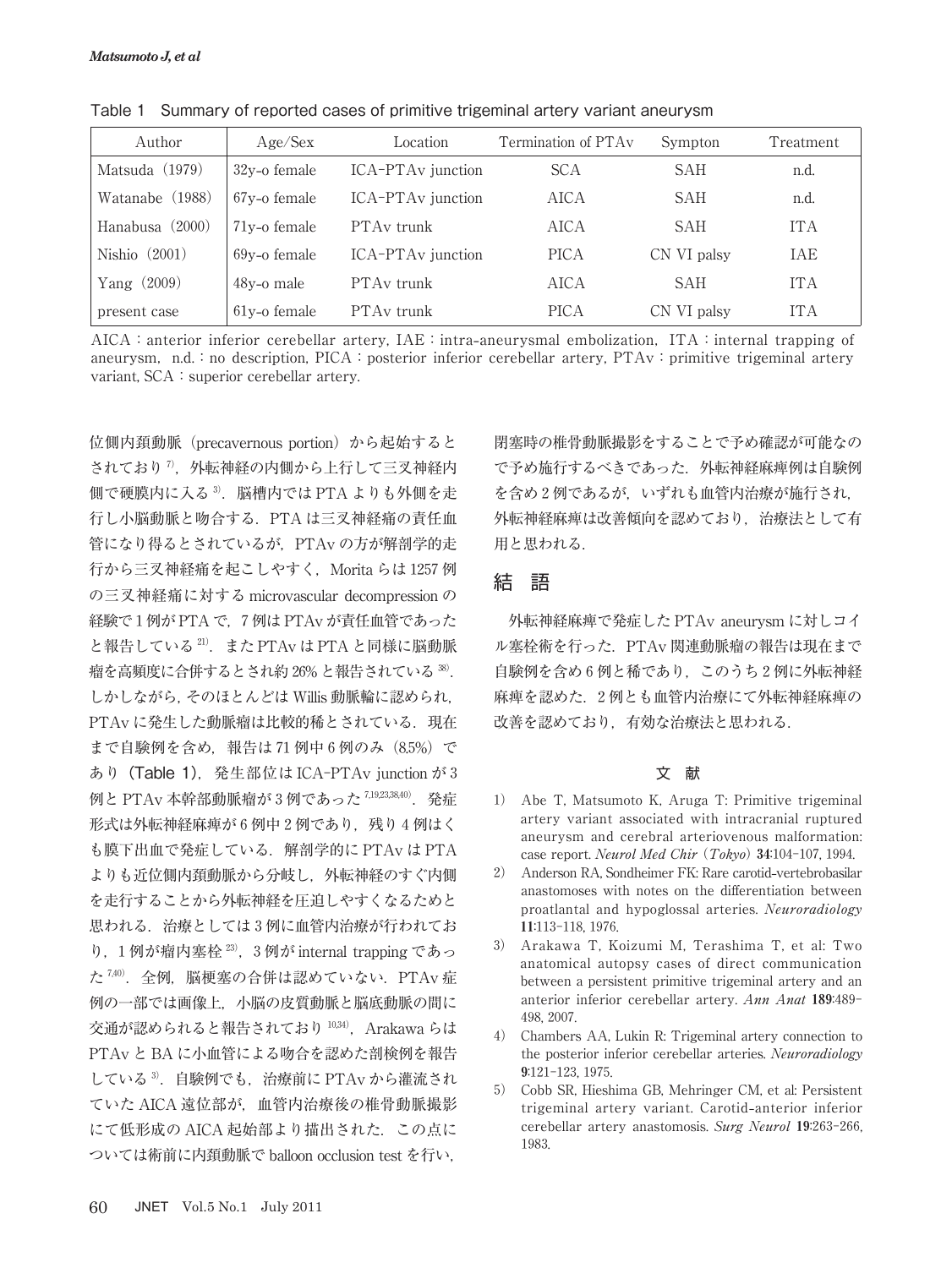- ) George AE, Lin JP, Morantz RA: Intracranial aneurysm on a persistent primitive trigeminal artery: case report. J Neurosurg 35:601-604, 1971.
- ) Hanabusa K, Murao K, Morikawa A: Endovascular treatment for a ruptured persistent trigeminal artery variant aneurysm on the distal portion: case report. Neurol Med Chir (Tokyo) 40:637-640, 2000.
- ) Harwood**-**Nash DC: Normal angiography, in: Neuroradiology in Infant and Children. St Louis, Mosby,  $1976$ ,  $pp318-460$ .
- ) Hisano S, Uemura K, Ogawa T, et al: Persistent trigeminal artery variant: a case report of cases and some embryological consideration. Rinsho Hoshasen 32: 263-268, 1987.
- )Houghton VM, Rosenbaum AE, Pearce J: Internal carotid artery origins of the inferior cerebellar arteries.  $A$ *JR Am J Roentgenol* 130:1191-1192, 1978.
- 11) Hui MS, Choi WM, Liu HM, et al: Anomalous origin of the posterior inferior cerebellar artery from the pre cavernous portion of the internal carotid artery: a primitive trigeminal artery variant. Eur J Radiol  $19:10-$ 13 1994
- )Itoh J, Takeda N, Suzuki Y, et al: Anomalous origin of the anterior inferior cerebellar arteries from the internal carotid artery. Neuroradiology 19:105-109, 1980.
- )Katsuragi M, Inoue Y, Ueda J, et al. An anomalous branch of the internal carotid artery supplying vessels of posterior fossa directly. No To Shinkei 32:515-521, 1980.
- )Khodadad G: Persistent trigeminal artery in the fetus. Radiology 121:653-656, 1976.
- )小宮山雅樹:脳脊髄血管の機能解剖.大阪,メディカ出版, 2007, 56-57.
- )Lasjaunias P, Moret J, Manelfe C, et al: Arterial anomalies at the base of the skull. Neuroradiology  $13:267-272$ , 1977.
- )Lie TA: Congenital malformations of the carotid and vertebral arterial systems, including the persistent anastomoses. Handbook of Clinical Neurology. New York, American Elsevier, 1972, 289-339.
- )Manabe H, Oda N, Ishii M, et al: The posterior inferior cerebellar artery originating from the internal carotid artery, associated with multiple aneurysms. Neuroradiology 33:513-515, 1991.
- )Matsuda I, Handa J, Handa H, et al: Carotid**-**superior cerebellar anastomosis: a variant of persistent trigeminal artery associated with cerebral aneurysms and angiomatous malformation:case report. Nippon Geka Hokan 48:535-541, 1979.
- )Morimoto T, Sakaki J, Takemura K, et al: Anterior inferior cerebellar artery originating from internal carotid artery. Rinsho Hoshasen 31:172-173, 1986.
- 21) Morita A, Fukushima T, Miyazaki S, et al: Tic douloureux caused by primitive trigeminal artery or its variant. J Neurosurg 70:415-419, 1989.
- 22) Nakagawara J, Kikuchi H, Karasawa J, et al: Angiographic cerebro**-**vascular anomalies: incidence and clinical significance. Neuroradiology 24:126, 1982.
- 23) Nishio A, Nishijima Y, Komiyama M: Primitive trigeminal artery variant aneurysm treated with Guglielmi detachable coils: case report. Neurol Med Chir (Tokyo) 41:446-449,

2001.

- 24) Nutik S, Dilenge D: Carotid-anterior cerebral artery anastomosis.case report. *J Neurosurg*  $44:378-382$ , 1976.
- )Okada Y, Nakagawara J, Fujiwara H, et al: Six cases of persistent carotid-SCA (superior cerebellar artery) anastomosis. Neuroradiology 26:86, 1984.
- )Okuno T, Nishiguchi T, Hayashi S, et al: A case of carotid superior cerebellar artery anastomosis associated with bilateral hypoplasia of the internal carotid artery represented as the rupture of posterior cerebral artery posterior communicating artery aneurysm. No Shinkei Geka 16:1211-1217, 1988.
- 27) O'uchi E, O'uchi T: Persistent primitive trigeminal arteries  $(PTA)$  and its variant  $(PTAV)$ : analysis of 103 cases detected in 16,415 cases of MRA over 3 years. Neuroradiology 52:1111-1119, 2010.
- 28) Raphaeli G, Bandeira A, Mine B, et al: A rare variant of persistent trigeminal artery: cavernous carotidcerebellar artery anastomosis: a case report and a systemic review. Cerebellum 8:445-447, 2009.
- )Rhee SJ, Kim MS, Lee CH, et al: Persistent trigeminal artery variant detected by conventional angiography and magnetic resonance angiography**-**incidence and clinical significance-. *J Korean Neurosurg Soc* 42:446-449, 2007.
- 30) Scotti G: Anterior inferior cerebellar artery originating from the cavernous portion of the internal carotid artery. Radiology 116:93-94, 1975.
- 31) Siqueira M, Piske R, Ono M, et al: Cerebellar arteries originating from the internal carotid artery. AJNR 14:1229-1235, 1993.
- )Taguchi Y, Irikura T, Suzuki T, et al: Primitive trigeminal artery. Rinsho Hoshasen 24:182-183, 1979.
- )Tanohata K, Naehara T, Machida T, et al: Persistent trigeminal artery variant type: a case report of 5 cases and review of the literature. Rinsho Hoshasen 30:180-181, 1985.
- 34) Teal JS, Rumbaugh CL, Bergeron RT, et al: Persistent carotid-superior cerebellar artery anastomosis: a variant of persistent trigeminal artery.  $Radiology$  103:335-341, 1972
- )Tomsick TA, Lukin RR, Chambers AA, et al: Persistent trigeminal artery: unusual associated abnormalities. Neuroradiology 17:253-257, 1979.
- )Tomura M, Tamagawa Y, Katoh T, et al: Two cases of the anterior inferior cerebellar arteries arising from the internal carotid artery. Rinsho Hoshasen 30:1583-1585, 1985.
- 37) Turkoglu E, Arat A, Patel N, et al: Anterior communicating artery aneurysm associated with an infraoptic course of anterior cerebral artery and rare variant of the persistent trigeminal artery: a case report and literature review. Clin Neurol Neurosurg 113:335-340, 2011.
- )Watanabe T, Aoki A, Su CC: Two case of persistent trigeminal artery variant. No Shinkei Geka 16:95-100, 1988.
- )Yamanome T, Kanaya H, Ogawa A: Persistent carotidsuperior cerebellar artery anastomosis presenting with